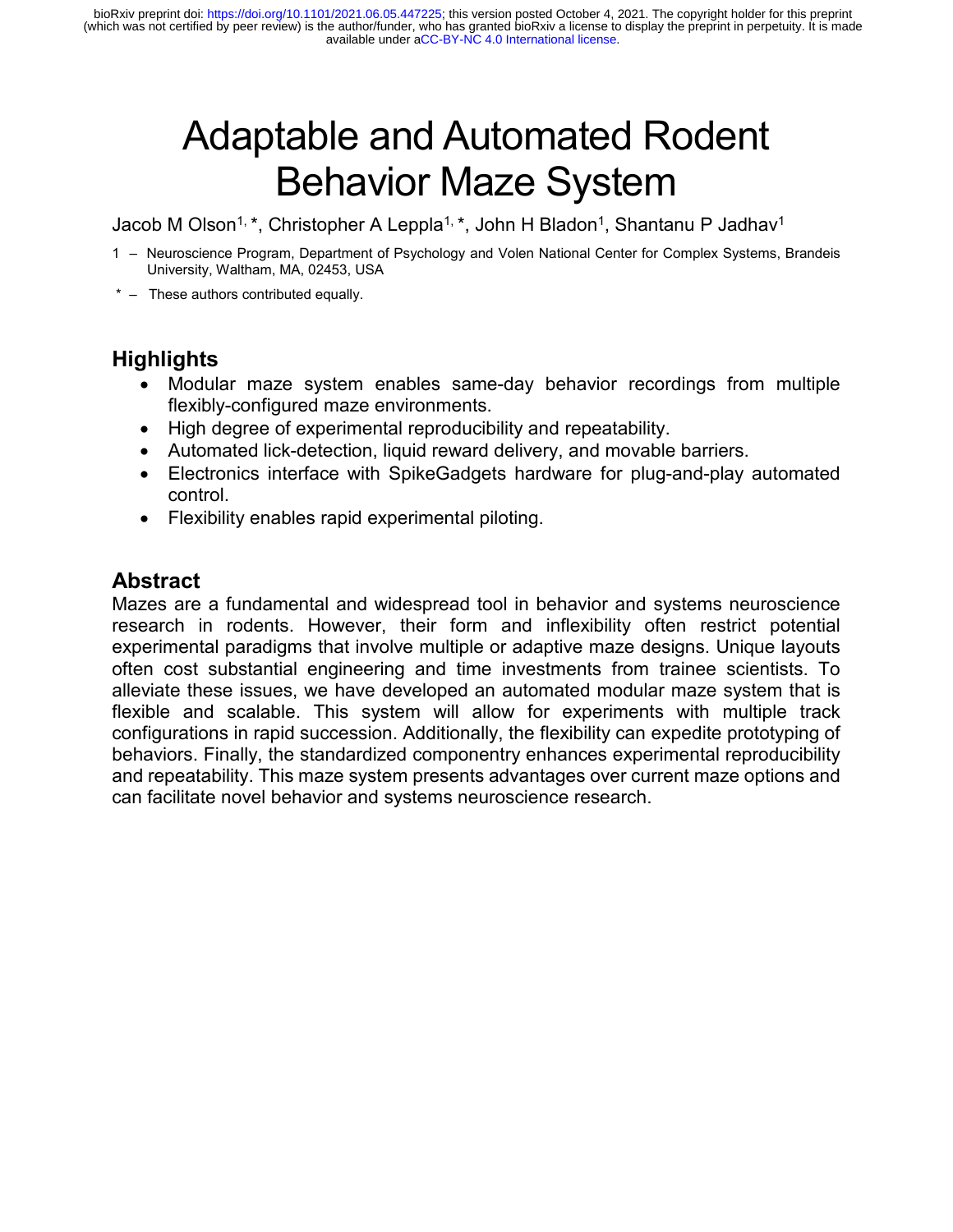#### **Introduction**

Rodent navigation of mazes is a longstanding and widespread method for investigating behavior, cognitive processes, and neurophysiology. This experimental technique leverages the fact that navigating to rewards or away from danger is a natural task for both rats and mice. Beginning over a century ago at the advent of the  $20<sup>th</sup>$  century (Small, 1901), maze experiments have resulted in landmark discoveries regarding cognitive processes of learning & memory underlying navigation (Tolman et al., 1946) and its neural substrates (O'Keefe & Dostrovsky, 1971; Olton & Samuelson, 1976). Currently, standard maze designs are pervasive and underlie foundational tasks in learning and memory, decision-making, and even anxiety (e.g. Barnes, 1979; Frank et al., 2000; Handley & Mithani, 1984; Morris et al., 1982; O'Keefe & Dostrovsky, 1971; Olton & Samuelson, 1976). In addition, unique mazes are constantly being designed to test specific questions in these fields (Ainge et al., 2007; Böhm & Lee, 2020; Knierim et al., 2000; Nitz, 2006; Olson et al., 2017; Porter et al., 2018; Steiner & Redish, 2014; Tanila et al., 2018; Wilson et al., 2015). Looking forward, the ability to rapidly switch environments while monitoring neural activity continuously is a growing desire in systems neuroscience to investigate contextual memory and representations, spatial remapping, flexible and adaptive decision making. The explosion of neural data recording capabilities and advances in machine learning techniques for analysis further support the value of increasing complex behavioral datasets.

Current maze designs limit the ability for multiple maze environment recordings as part of one experiment. For simple, less automated mazes, each maze is often one piece, with limited or no flexibility for other maze configurations. If multiple maze configurations are desired, they must all be made and stored, and then moved into and out of place in the room. This limits potential experiments and slows research progress. Alternatively, trainee scientists will spend months engineering complex, automated mazes to address a specific question. Despite the time invested, these mazes are not often amenable to flexibly changing into novel maze configurations, and so the same cost in design and manufacturing must be incurred again for the next experiment.

To address these issues, we have developed a maze system that uses standardized track pieces to create flexible and scalable maze environments. The maze can be rapidly adapted to facilitate experiments that use multiple configurations, switching between shapes on the scale of minutes. Reward wells are integrated into the track pieces and support automated lick detection and reward delivery. Automated movable barriers can be placed between any track components, allowing additional environmental manipulations even during behavior. This maze system enables behavioral and neurophysiology experiments not currently viable with single behavioral tracks, all without the costs that come with custom behavioral track design. This will allow researchers to complete better experiments faster, with greater reproducibility and repeatability, and at lower cost, supporting the advance of our understanding of rodent behavior and neurophysiology.

#### **Results**

We designed a maze system using modular track pieces (Figure 1A) that enables the creation of a wide array of two-dimensional track environments (Figure 1B). Track pieces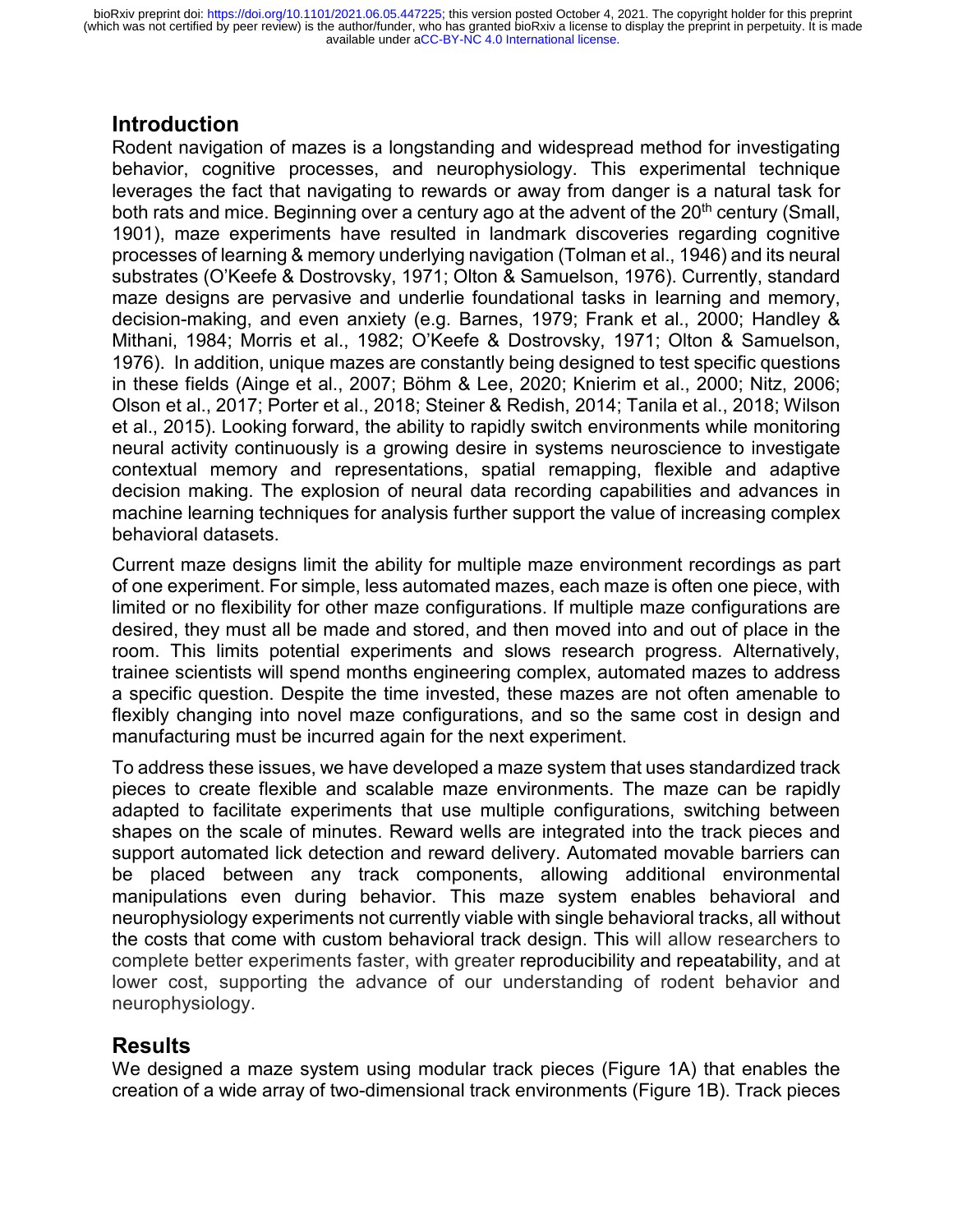



are supported individually and then connected using custom 3D-printed track joints. Track pieces are designed to meet at locations on an 18" grid (except for the platform piece, which is extended to best use the grid space), thereby allowing any combination of pieces to be used to create the maze of choice. The system is scalable, as mazes can be appended to by simply adding another piece. It is also flexible, as a maze can be adapted by replacing one or more pieces by simply disconnecting the joint connections and placing alternate track pieces. Due to the standardized design and componentry, maze environments can be easily recreated both in and across labs, greatly enhancing repeatability and reproducibility of experiments.

The maze system also features automated reward well lick detection and liquid reward distribution (Figure 2). Each track piece is connected through a reward well or plug insert and screw in connector (Figure 2A-B) to the supporting leg assembly (Figure 2C).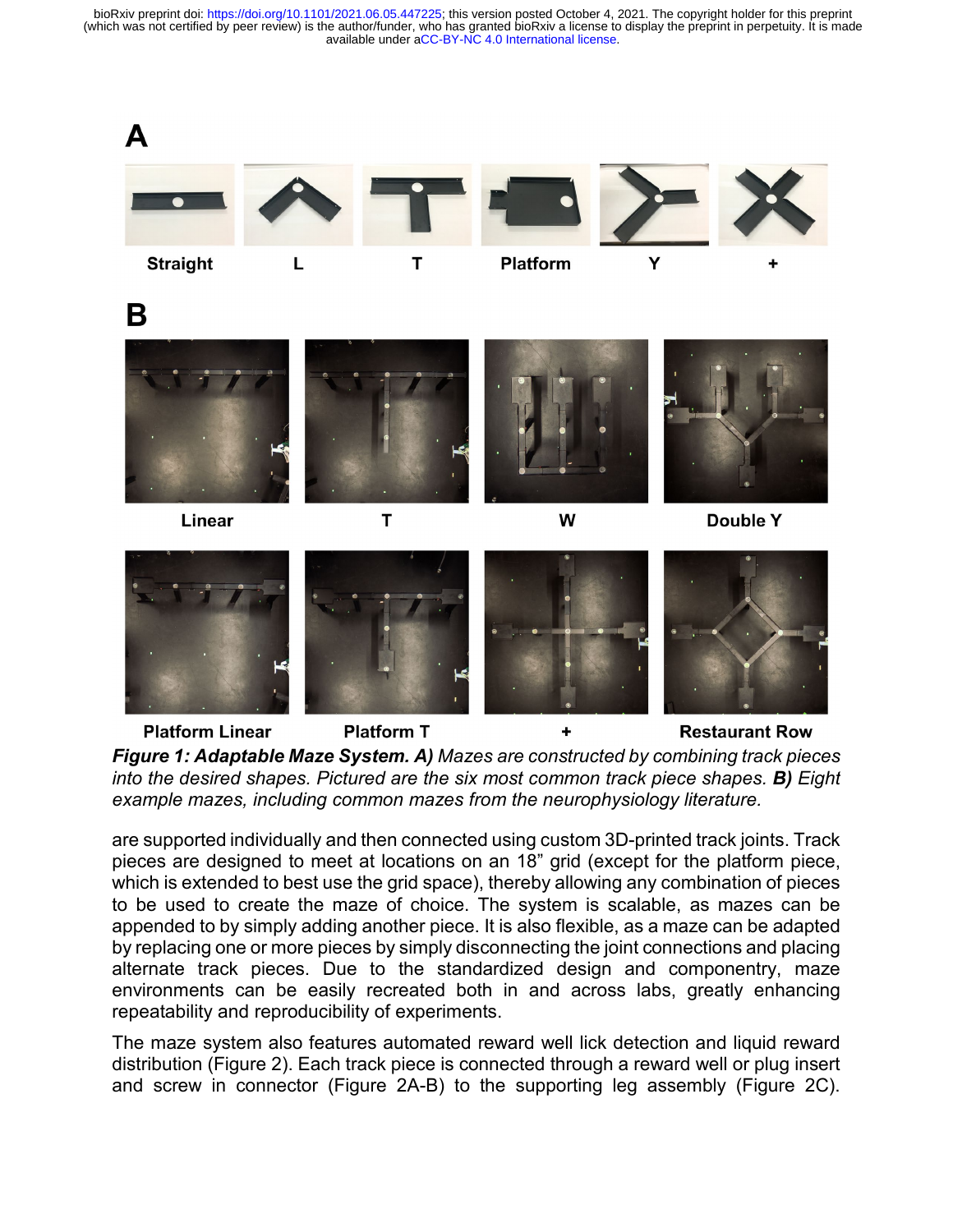Integrated into the well is an infrared beambreak circuit, two signaling LEDs, and tubing for liquid reward. These components are tucked into the leg assembly upon construction (Figure 2D), protecting componentry from curious rodents and allowing for quick connections and easy cleaning. Recording of behavior and reward control is achieved through hardware integration into the SpikeGadgets Environmental Control Unit (ECU), although any system with digital outputs could easily be accommodated. Custom software controls the ECU for reward programs for different maze layouts and reward schedules.

To achieve environmental flexibility within a recording session, the maze system includes the ability to place automated barriers between any two track pieces (Figure 3). Barriers start below the track and are raised into position through the track joint by an Arduino-driven stepper motor. Like the reward system, barrier position is controlled through digital inputs from the ECU.

#### **Discussion**

Here we have detailed a novel modular maze system for behavior and systems neuroscience research in rodents. The design integrates reward ports into the track pieces and includes automated lick detection and liquid reward distribution. Automated barriers can be included between any two track pieces, furthering flexibility of the design. Together, this design comprises a simplified system capable of enabling repeatable standard maze configurations as well as novel experimental designs.

construction of stereotyped and clearly-



B

D







Notably, this design allows for the *hooks for attachment of the track piece*  documented maze designs within and *track assembly is attached to the leg*  across labs, increasing repeatability and *assembly. Note all electronics are enclosed*  reproducibility of results. For example, *with exposed plugs for easy connections. Figure 2: Integrated Automated Reward Wells. A) Reward well in a track piece from a top (left) and bottom (right) vantage point. B) Connector piece screwed onto the reward well. C) Leg Assembly with quick assembly. D) Full modular segment after the*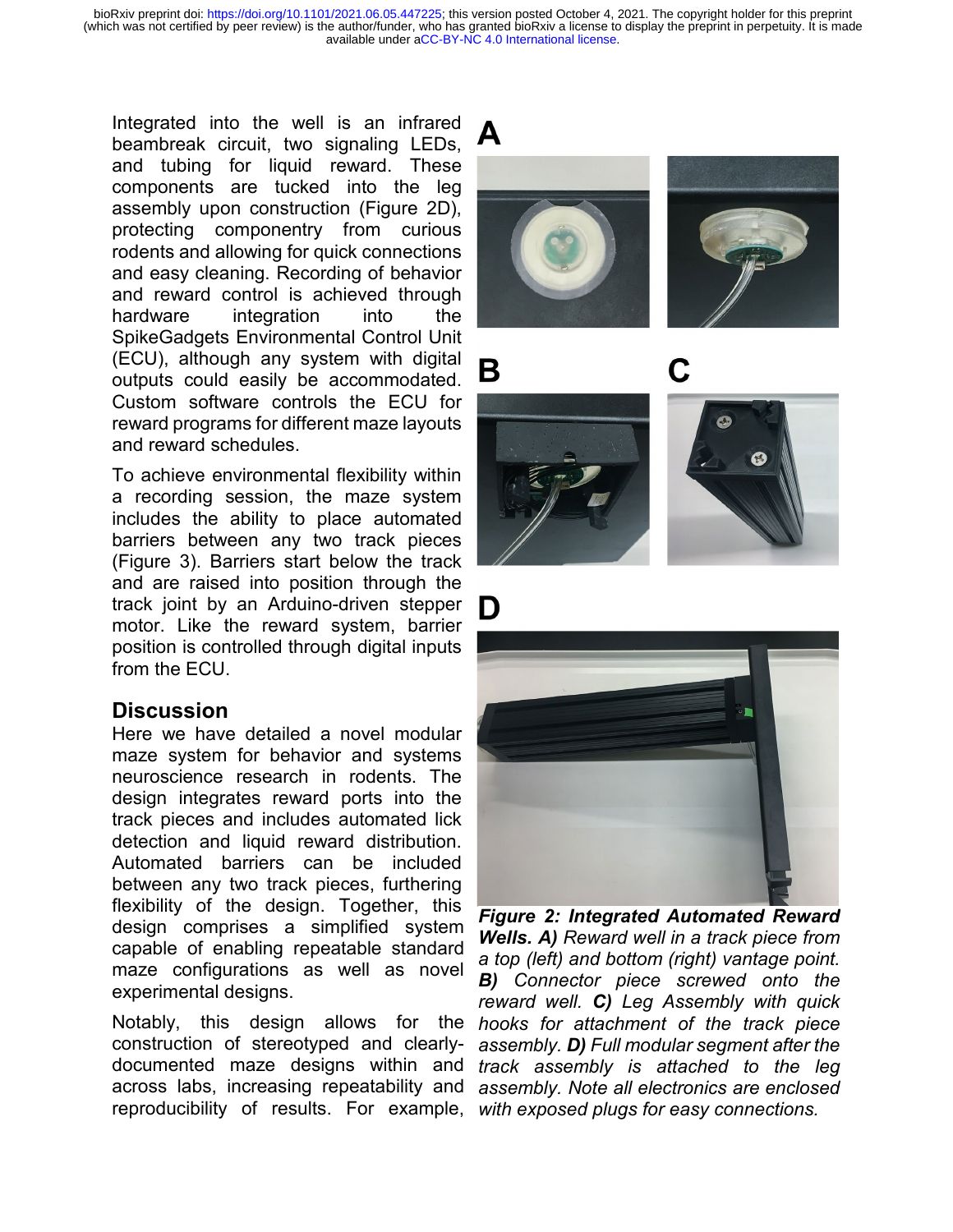classic spatial navigation and working memory assays on environments such as 'T', '+', and 'W' mazes can be constructed with this system to exact specifications and with shared control code. These same setups can then be exactly replicated without variability in implementation due to varied hardware (e.g. material, port type) or software.

Another benefit of a modular system is the flexibility to reuse spaces and adapt maze designs with ease. A common maze setup is a single-piece or fixed design. For another researcher to then use that same experimental space with a different maze design, the first maze must be relocated. Obviously, this limits the feasible number of actual mazes used in lab. If two or more mazes want to be used for the same experiment session, it may be difficult to make the transition in a timely manner. With our system, this can be addressed quickly and easily with the repositioning or exchanging of track pieces, facilitating both minor space manipulation experiments or complete track redesigns in minutes. This also facilitates simple scaling of mazes by adding segments between track pieces, something impossible with fixed or single-piece designs.

Perhaps the most exciting benefit of this system is the reduced engineering and setup costs of experiments. This will save months or even years for the setup of unique maze designs, and will even enable rapid prototyping of novel experiments. Because of the minimal cost of any particular configuration, many configurations can be quickly piloted to find the preferred environment design.

This maze system is completely compatible with behavioral recording as well as neurophysiology recording techniques, including in vivo electrophysiology and onephoton calcium imaging. System components are entirely below the track surface, clearing the space above the track for unimpeded visual recording or physical tethering. In particular, this design will enable continuous neural monitoring during behavioral tasks in multiple maze environments.

The design decisions of our system also come with limitations. Simple translations or rotations of the maze in the room are difficult with the current design, as the connections



*Figure 3: Automated Barriers. A) 3D-printed track joints quickly snap then screw together to lock track pieces into position. B) An automated barrier can be inserted in place of any track joint. C) An example of the automated barrier between two track pieces.*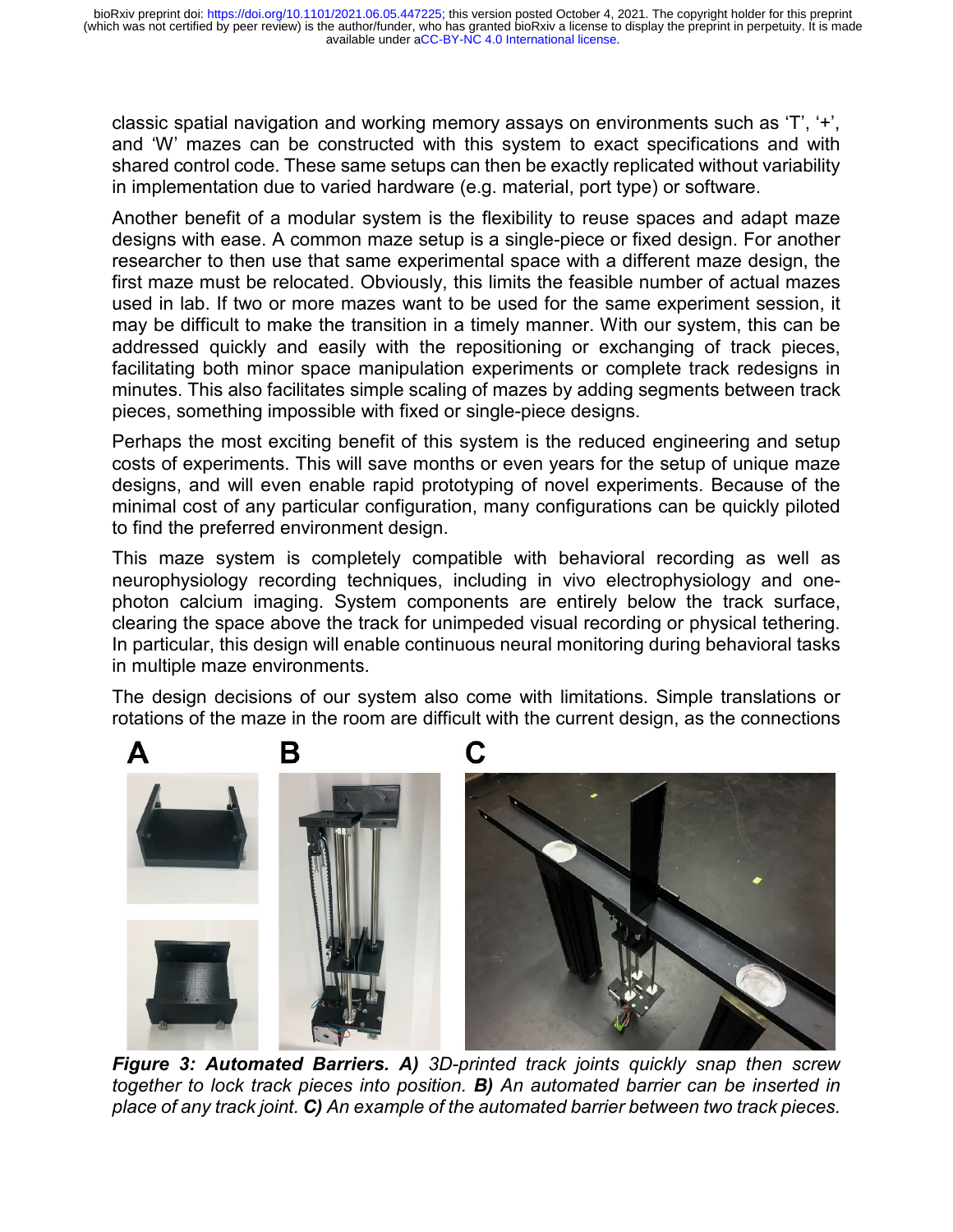between track segments are weak compared to the weight of the legs. One possible solution is to connect the legs with additional T-slotted beams to add strength, but this will trade off with the amount of time to adapt the system. Another concern is the extent of design flexibility. Our maze system is currently laid out on a grid system for ultimate flexibility. This does, however, limit the potential maze designs. For example, our current setup does not accommodate a classic 8 arm maze (Olton & Samuelson, 1976). This is easily rectified however, through manufacturing the correct center piece. One can easily add additional track pieces or customize components to add functionality to the system, as the base compatibility requirements are only to interface with either our track joint and reward well designs or the basic sheet metal track pieces. Finally, this maze system is incapable of three-dimensional maze designs, so unique mazes (Grieves et al., 2020; Wilson et al., 2015) will still be required to explore three-dimensional navigation.

There are many alternative maze possibilities with different relative costs and benefits. Single-piece mazes of materials such as wood are quick and cheap to construct, but are permanent in their design and occupy considerable experimental space when not in use. Complex, unique mazes can be perfectly catered to an experiment, but often have immense engineering setup costs and lock in designs. Another maze alternative is a virtual reality (VR) setup. The utility of VR setups as compared to our design is similar to other real world mazes (Chen et al., 2018; Minderer et al., 2016). VR offers the ability to precisely control sensory variables and even decouple typically-coupled variables such as movement speed and visual flow, but that same decoupling can also be a disadvantage and creates an unnatural situation that may not be desired for the study. VR also enables head-fixed recording techniques, but requires head-fixation of animals during any experiment. Finally, an impressive modular track system was recently published by Hoshino and colleagues (Hoshino et al., 2020). Their system boasts many of the features of our system, but with a few important distinctions. Their reward system is for solid food as opposed to liquid, and their barrier system is not automated. Hoshino et al. also use a grid system but it is implemented on the floor, limiting their ability for configurations to 45 and 90 degree segments. They have developed a beambreak system that is decoupled from reward locations, allowing for more flexible behavioral control than currently available with this system. Many of these variations could be added to our system due to its fundamental simplicity, but they are not currently integrated.

Mazes remain a ubiquitous tool in rodent behavior and systems neuroscience. We have designed a modular maze system to enable flexible maze designs and rapid experiment prototyping and development. Adaptation of this standardized system will also allow for improvements in repeatability and reproducibility. Overall, the authors believe this maze system adds an important tool for researchers and will facilitate and expedite novel behavior and systems neuroscience discoveries.

## **Materials Availability**

Resources will be very gladly shared by the authors upon request. Since development and refinement is ongoing, please contact the authors (jmolson@brandeis.edu) for inquiries regarding the maze system and access to up-to-date designs, software, and materials.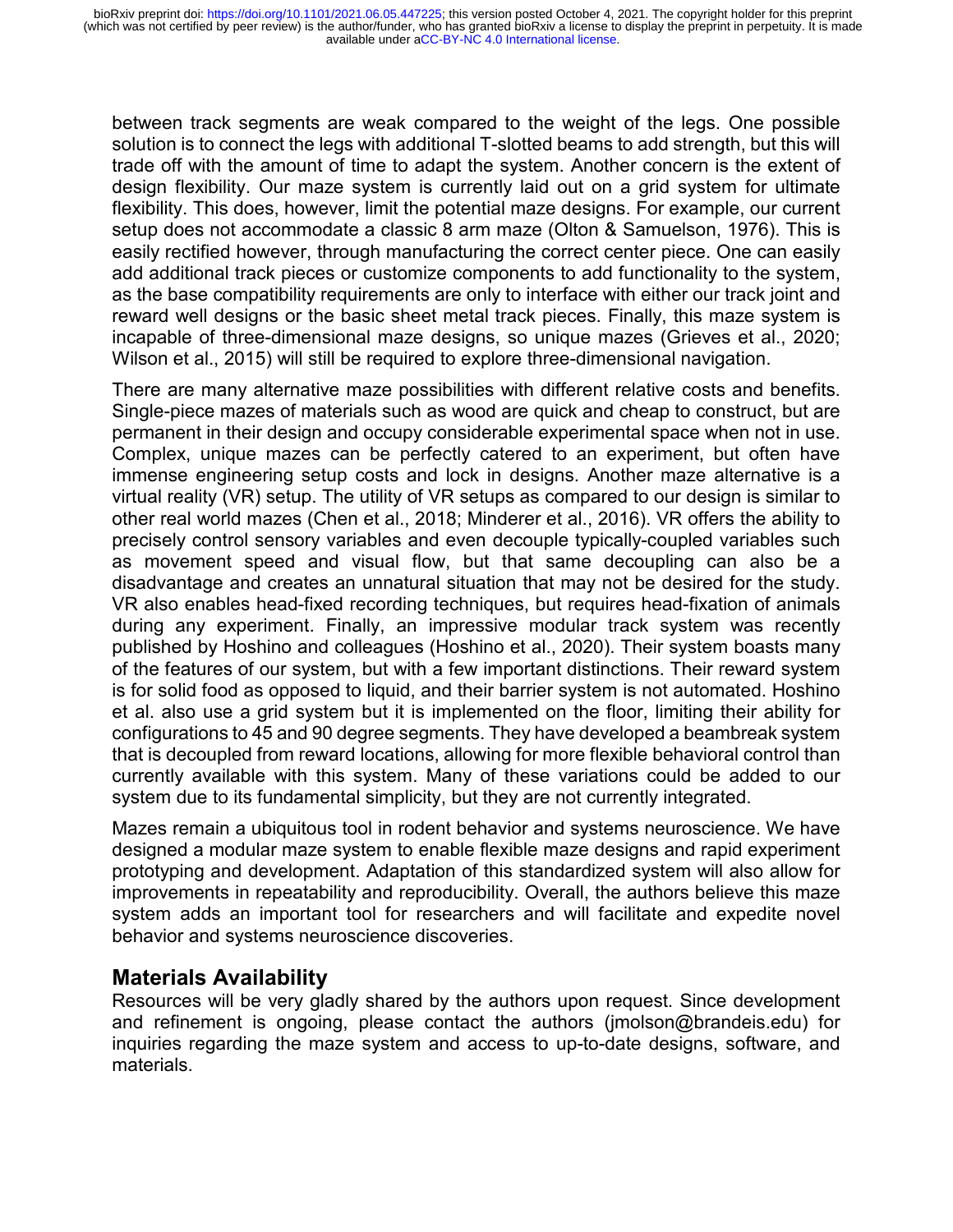### **Acknowledgements**

This work was supported by a Smith Foundation Odyssey Award to S.P.J. and a Brandeis Innovation SPROUT grant. J.M.O and J.H.B were supported by NIH NINDS T32 (NS 7292-33). J.M.O. was also supported by the Swartz Foundation. We thank the Brandeis NSF I-Corps Program for guidance during product development, our I-Corps teammates Xin Yao Lin and Faye Raymond for helpful discussions during development, Francisco Mello for his assistance in fabrication of maze components, and all members of the Jadhav lab for helpful comments during the design and implementation of the maze system.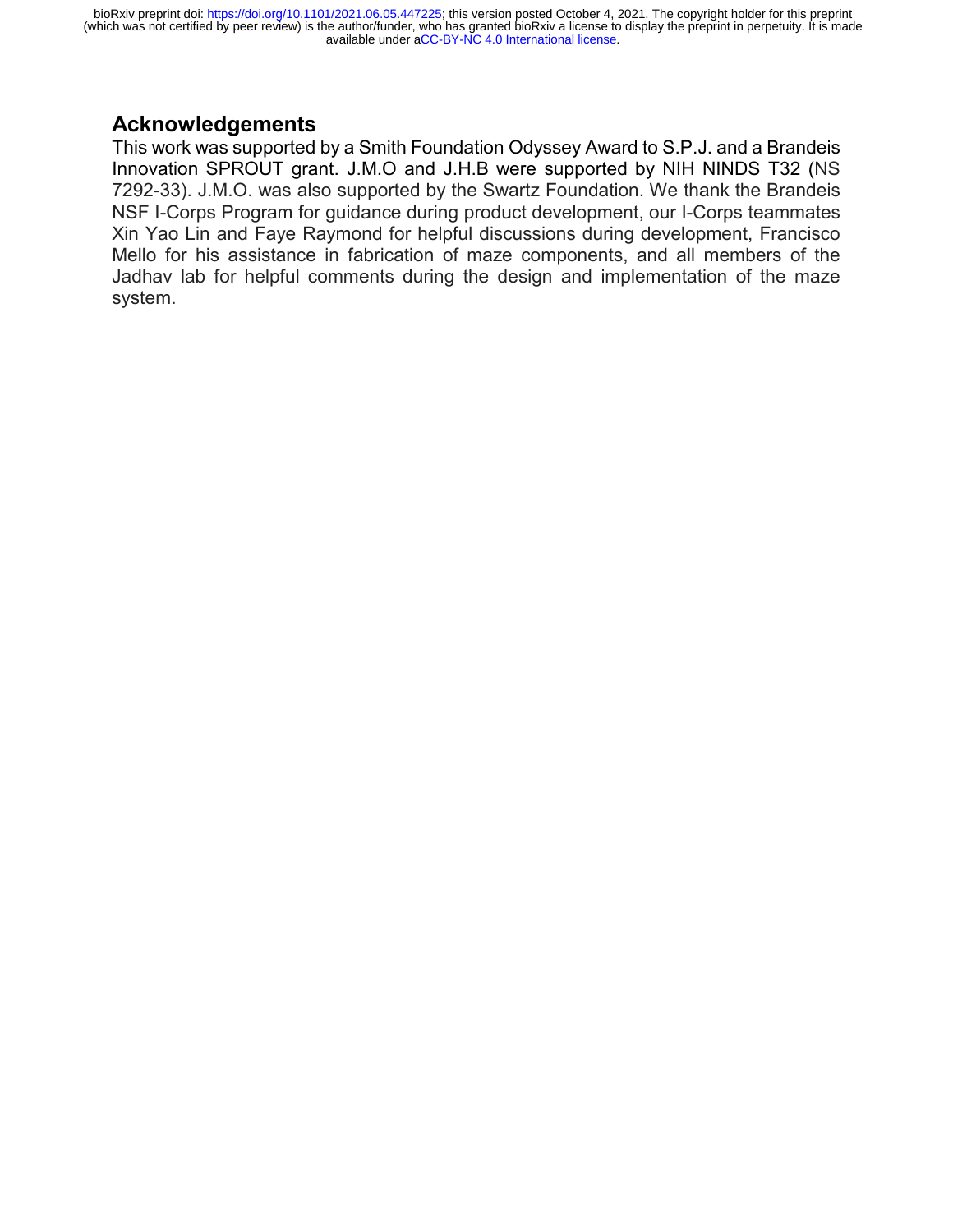## **Methods**

**Animal Surface.** Animals move on an interlocking system of custom anodized aluminum track pieces to form the maze environment. Track pieces are all 3" (7.6cm) wide with 7/8" (2.2cm) walls with variable shapes and lengths designed for an 18" grid. Track pieces are connected using custom 3D-printed (Ender3 Pro) polylactic acid (PLA) plastic track joint connectors (Figure 3A) with 0.25" (0.6cm) gaps between pieces to allow for barrier insertion. Walls on interior and exterior corners are cut according to sheet metal manufacturing constraints. Each track piece has a 2.5" (6.4cm) hole for insertion of a custom reward well or plug (Figure 2A) manufactured in-house using stereolithography (SLA) 3D-printing (Form2 and Form3 printers with clear resin, FormLabs).

**Support System.** Each individual track piece integrates a reward well or plug and necessary electronics into a track piece assembly and is supported by its own leg assembly (Figure 2F) using a custom quick-lock system (Figure 2B).

The leg is assembled from a floor guide (part# 2189, 8020 Inc) attached to a 18" tall 3"x3" T-slotted beam (part# 3030, 8020 Inc) using a base plate (part# 2140, 8020 Inc). A custom PLA base plate (Figure 2C) is attached to the top of the T-slotted beam to complete the leg assembly.

The track assembly is constructed by inserting a reward well or plug through the track piece and screwed onto the custom SLA-printed connector piece (Figure 2B). The track assembly can then be installed onto the leg using the quick-lock system, which requires insertion of the connector hooks into the base plate, a 10-degree twist into position, and a press down to lock onto the base plate.

**Automated Reward System.** An infrared beambreak is integrated into the well to detect licks, and tubing is connected to the bottom of the well to deliver liquid reward. Port entry detection and reward delivery are automated using custom hardware and software connected into the SpikeGadgets environmental control unit. This setup allows for precise control of custom experimental setups using high level programming languages such as python or Matlab.

**Automated Barriers.** Automated barriers can be integrated into the maze environment between any two track pieces for within-experiment adaptation of the environment (Figure 3). Barriers are integrated into the track joint pieces and rise from between the two pieces using a stepper motor. Barriers are controlled by custom hardware and software connected into the SpikeGadgets environmental control unit, again allowing for precise control of custom experimental setups using python or Matlab.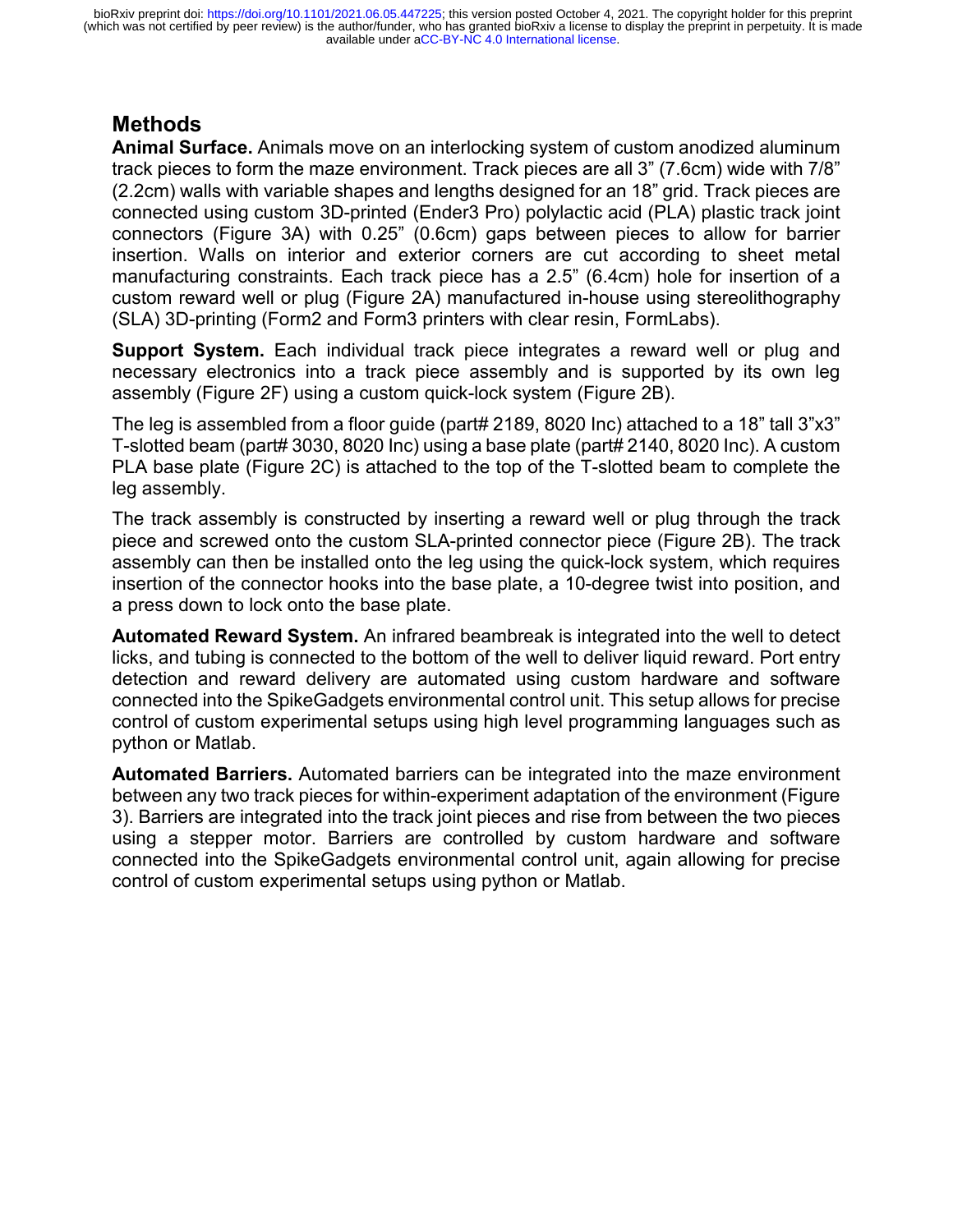#### **References**

- Ainge, J. A., Meer, M. A. A. van der, Langston, R. F., & Wood, E. R. (2007). Exploring the role of context-dependent hippocampal activity in spatial alternation behavior. *Hippocampus*, *17*(10), 988–1002. https://doi.org/10.1002/hipo.20301
- Barnes, C. A. (1979). Memory deficits associated with senescence: A neurophysiological and behavioral study in the rat. *Journal of Comparative and Physiological Psychology*, *93*(1), 74–104. https://doi.org/10.1037/h0077579
- Böhm, C., & Lee, A. K. (2020). Canonical goal-selective representations are absent from prefrontal cortex in a spatial working memory task requiring behavioral flexibility. *ELife*, *9*, e63035. https://doi.org/10.7554/eLife.63035
- Chen, G., King, J. A., Lu, Y., Cacucci, F., & Burgess, N. (2018). Spatial cell firing during virtual navigation of open arenas by head-restrained mice. *ELife*, *7*, e34789. https://doi.org/10.7554/eLife.34789
- Frank, L. M., Brown, E. N., & Wilson, M. (2000). Trajectory encoding in the hippocampus and entorhinal cortex. *Neuron*, *27*(1), 169–178.
- Grieves, R. M., Jedidi-Ayoub, S., Mishchanchuk, K., Liu, A., Renaudineau, S., & Jeffery, K. J. (2020). The place-cell representation of volumetric space in rats. *Nature Communications*, *11*(1), 789. https://doi.org/10.1038/s41467-020-14611-7
- Handley, S. L., & Mithani, S. (1984). Effects of alpha-adrenoceptor agonists and antagonists in a maze-exploration model of 'fear'-motivated behaviour. *Naunyn-Schmiedeberg's Archives of Pharmacology*, *327*(1), 1–5. https://doi.org/10.1007/BF00504983
- Hoshino, S., Takahashi, R., Mieno, K., Tamatsu, Y., Azechi, H., Ide, K., & Takahashi, S. (2020). The Reconfigurable Maze Provides Flexible, Scalable, Reproducible, and Repeatable Tests. *IScience*, *23*(1), 100787. https://doi.org/10.1016/j.isci.2019.100787
- Knierim, J. J., McNaughton, B. L., & Poe, G. R. (2000). Three-dimensional spatial selectivity of hippocampal neurons during space flight. *Nature Neuroscience*, *3*(3), 209–210. https://doi.org/10.1038/72910
- Minderer, M., Harvey, C. D., Donato, F., & Moser, E. I. (2016). Virtual reality explored. *Nature*, *533*(7603), 324–325. https://doi.org/10.1038/nature17899
- Morris, R. G. M., Garrud, P., Rawlins, J. N., & O'Keefe, J. (1982). Place navigation impaired in rats with hippocampal lesions. *Nature*, *297*(5868), 681–683. https://doi.org/10.1038/297681a0
- Nitz, D. A. (2006). Tracking route progression in the posterior parietal cortex. *Neuron*, *49*(5), 747–756. https://doi.org/10.1016/j.neuron.2006.01.037
- O'Keefe, J., & Dostrovsky, J. (1971). The hippocampus as a spatial map. Preliminary evidence from unit activity in the freely-moving rat. *Brain Research*, *34*(1), 171– 175. https://doi.org/10.1016/0006-8993(71)90358-1